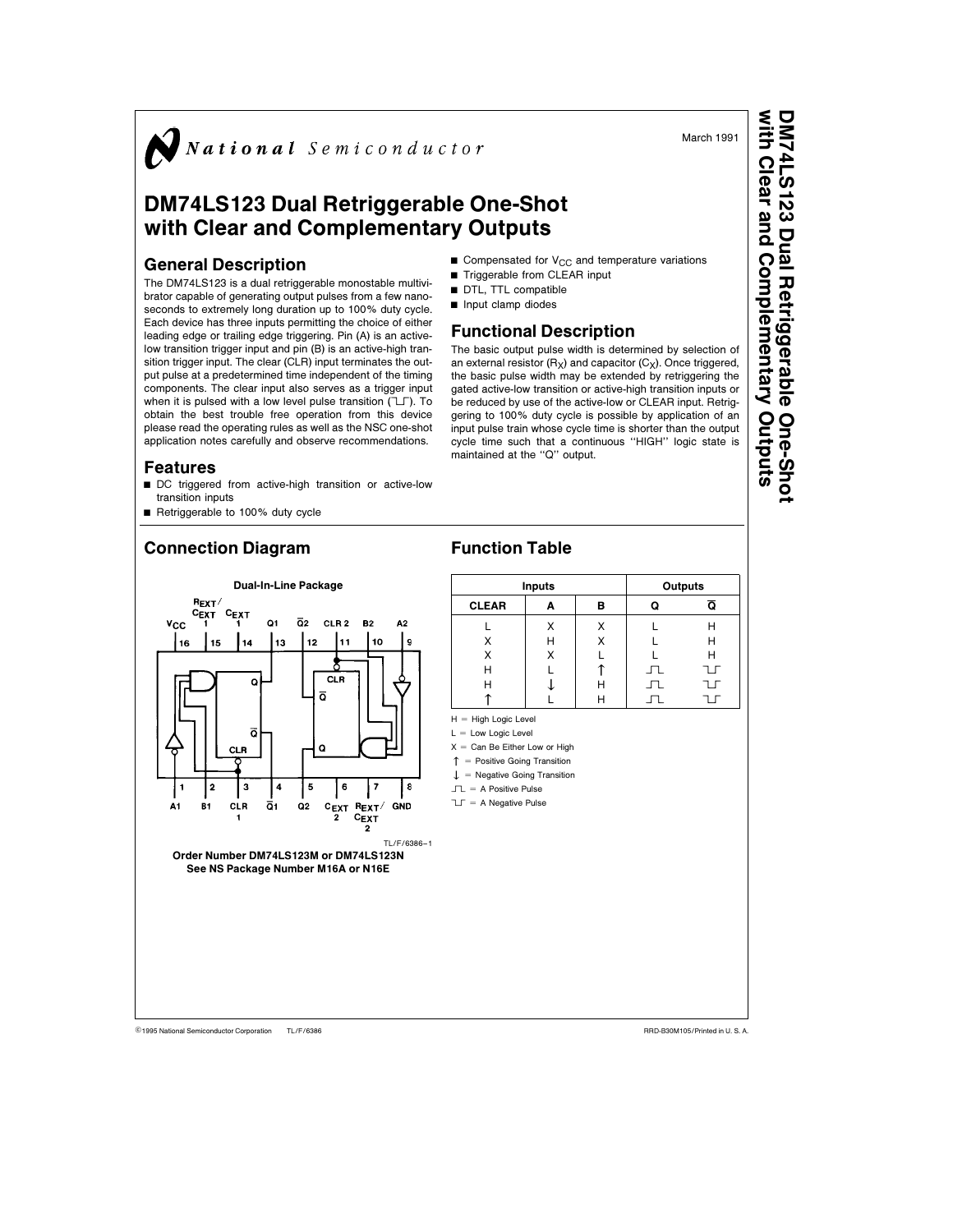#### **Absolute Maximum Ratings (Note)**

If Military/Aerospace specified devices are required, please contact the National Semiconductor Sales Office/Distributors for availability and specifications.

| Supply Voltage                       | 7V                                  |
|--------------------------------------|-------------------------------------|
| Input Voltage                        | 7V                                  |
| Operating Free Air Temperature Range | $0^{\circ}$ C to $+70^{\circ}$ C    |
| Storage Temperature                  | $-65^{\circ}$ C to $+150^{\circ}$ C |

Note: The ''Absolute Maximum Ratings'' are those values beyond which the safety of the device cannot be guaranteed. The device should not be operated at these limits. The parametric values defined in the ''Electrical Characteristics'' table are not guaranteed at the absolute maximum ratings. The ''Recommended Operating Conditions'' table will define the conditions for actual device operation.

#### Recommended Operating Conditions

| Symbol          | Parameter                                                                   |            | Min      | <b>Nom</b>     | Max    | Units     |
|-----------------|-----------------------------------------------------------------------------|------------|----------|----------------|--------|-----------|
| $V_{\rm CC}$    | <b>Supply Voltage</b>                                                       |            | 4.75     | 5              | 5.25   | v         |
| V <sub>IH</sub> | High Level Input Voltage                                                    |            | 2        |                |        | v         |
| $V_{IL}$        | Low Level Input Voltage                                                     |            |          |                | 0.8    | v         |
| I <sub>OH</sub> | High Level Output Current                                                   |            |          |                | $-0.4$ | mA        |
| <b>I</b> OL     | Low Level Output Current<br>Pulse Width<br>A or B High                      |            |          |                | 8      | mA        |
| t <sub>W</sub>  |                                                                             |            | 40       |                |        |           |
|                 | (Note 6)                                                                    | A or B Low | 40       |                |        | ns        |
|                 |                                                                             | Clear Low  | 40       |                |        |           |
| $R_{EXT}$       | <b>External Timing Resistor</b>                                             |            | 5        |                | 260    | $k\Omega$ |
| $C_{EXT}$       | <b>External Timing Capacitance</b>                                          |            |          | No Restriction |        | μF        |
| $C_{WIRE}$      | <b>Wiring Capacitance</b><br>at R <sub>EXT</sub> /C <sub>EXT</sub> Terminal |            |          |                | 50     | pF        |
| T <sub>A</sub>  | Free Air Operating Temperature                                              |            | $\Omega$ |                | 70     | °C        |

Electrical Characteristics over recommended operating free air temperature range (unless otherwise noted)

| Symbol                | Parameter                                     | <b>Conditions</b>                                                 | Min   | Typ<br>(Note 1) | Max    | Units |
|-----------------------|-----------------------------------------------|-------------------------------------------------------------------|-------|-----------------|--------|-------|
| V <sub>1</sub>        | Input Clamp Voltage                           | $V_{CC} =$ Min, $I_1 = -18$ mA                                    |       |                 | $-1.5$ | V     |
| <b>V<sub>OH</sub></b> | <b>High Level Output</b><br>Voltage           | $V_{CC}$ = Min, $I_{OH}$ = Max<br>$V_{II}$ = Max, $V_{IH}$ = Min  | 2.7   | 3.4             |        | V     |
| V <sub>OL</sub>       | Low Level Output<br>Voltage                   | $V_{CC} = Min$ , $I_{OL} = Max$<br>$V_{II}$ = Max, $V_{IH}$ = Min |       | 0.35            | 0.5    | V     |
|                       |                                               | $I_{\text{OL}} = 4 \text{ mA}$ , $V_{\text{CC}} = \text{Min}$     |       | 0.25            | 0.4    |       |
| ı,                    | Input Current @ Max<br>Input Voltage          | $V_{CC}$ = Max, $V_1$ = 7V                                        |       |                 | 0.1    | mA    |
| ŀщ                    | High Level Input Current                      | $V_{CC}$ = Max, $V_1$ = 2.7V                                      |       |                 | 20     | μA    |
| ŀμ                    | Low Level Input Current                       | $V_{CC}$ = Max, $V_1$ = 0.4V                                      |       |                 | $-0.4$ | mA    |
| $\log$                | <b>Short Circuit</b><br><b>Output Current</b> | $V_{C} = Max$<br>(Note 2)                                         | $-20$ |                 | $-100$ | mA    |
| $_{\rm{lcc}}$         | <b>Supply Current</b>                         | $V_{CC}$ = Max (Notes 3.4 and 5)                                  |       | 12              | 20     | mA    |

Note 1: All typicals are at  $V_{CC} = 5V$ ,  $T_A = 25^{\circ}$ C.

Note 2: Not more than one output should be shorted at a time, and the duration should not exceed one second.

Note 3: Quiescent I<sub>CC</sub> is measured (after clearing) with 2.4V applied to all clear and A inputs, B inputs grounded, all outputs open, C<sub>EXT</sub> = 0.02 µF, and  $R_{\text{EXT}} = 25 \text{ k}\Omega.$ 

Note 4: I<sub>CC</sub> is measured in the triggered state with 2.4V applied to all clear and B inputs, A inputs grounded, all outputs open, C<sub>EXT</sub> = 0.02  $\mu$ F, and R<sub>EXT</sub> = 25 k $\Omega$ . Note 5: With all outputs open and 4.5V applied to all data and clear inputs, I<sub>CC</sub> is measured after a momentary ground, then 4.5V is applied to the clock. Note 6:  $T_A = 25^{\circ}$ C and  $V_{CC} = 5V$ .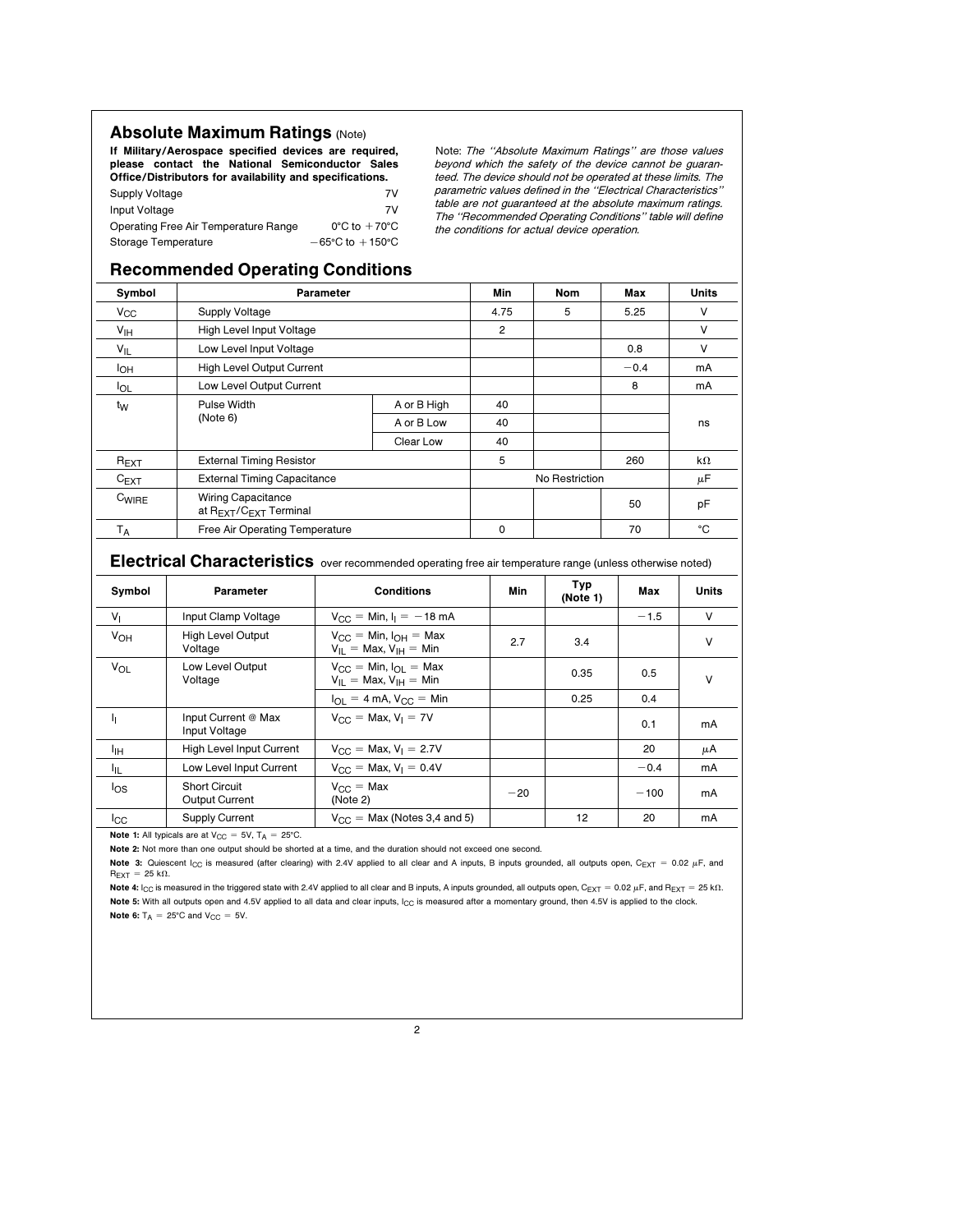| <b>Switching Characteristics</b> at $V_{CC} = 5V$ and $T_A = 25°C$ |                                                    |                             |                                                                          |     |                                                                                         |     |              |  |
|--------------------------------------------------------------------|----------------------------------------------------|-----------------------------|--------------------------------------------------------------------------|-----|-----------------------------------------------------------------------------------------|-----|--------------|--|
|                                                                    | <b>Parameters</b>                                  |                             | $R_1 = 2 k\Omega$                                                        |     |                                                                                         |     |              |  |
| Symbol                                                             |                                                    | From (Input)<br>To (Output) | $C_1 = 15pF$<br>$C_{\text{FXT}} = 0$ pF, $R_{\text{FXT}} = 5$ k $\Omega$ |     | $C_1 = 15pF$<br>$C_{\text{FXT}} = 1000 \text{ pF}, R_{\text{FXT}} = 10 \text{ K}\Omega$ |     | <b>Units</b> |  |
|                                                                    |                                                    |                             | Min                                                                      | Max | Min                                                                                     | Max |              |  |
| t <sub>PLH</sub>                                                   | Propagation Delay Time<br>Low to High Level Output | A to Q                      |                                                                          | 33  |                                                                                         |     | ns           |  |
| t <sub>PLH</sub>                                                   | Propagation Delay Time<br>Low to High Level Output | B to Q                      |                                                                          | 44  |                                                                                         |     | ns           |  |
| t <sub>PHL</sub>                                                   | Propagation Delay Time<br>High to Low Level Output | A to $\overline{Q}$         |                                                                          | 45  |                                                                                         |     | ns           |  |
| <sup>t</sup> PHL                                                   | Propagation Delay Time<br>High to Low Level Output | $B \circ \overline{O}$      |                                                                          | 56  |                                                                                         |     | ns           |  |
| t <sub>PLH</sub>                                                   | Propagation Delay Time<br>Low to High Level Output | Clear to $\overline{Q}$     |                                                                          | 45  |                                                                                         |     | ns           |  |
| t <sub>PHL</sub>                                                   | Propagation Delay Time<br>High to Low Level Output | Clear to $Q$                |                                                                          | 27  |                                                                                         |     | ns           |  |
| t <sub>WQ(Min)</sub>                                               | Minimum Width of Pulse<br>at Output Q              | A or B to Q                 |                                                                          | 200 |                                                                                         |     | ns           |  |
| $t_{W(out)}$                                                       | <b>Output Pulse Width</b>                          | A or $B$ to $Q$             |                                                                          |     | 4                                                                                       | 5   | $\mu$ S      |  |

### Operating Rules

- 1. An external resistor  $(R_X)$  and an external capacitor  $(C_X)$ are required for proper operation. The value of  $C_X$  may vary from 0 to any necessary value. For small time constants high-grade mica, glass, polypropylene, polycarbonate, or polystyrene material capacitors may be used. For large time constants use tantalum or special aluminum capacitors. If the timing capacitors have leakages approaching 100 nA or if stray capacitance from either terminal to ground is greater than 50 pF the timing equations may not represent the pulse width the device generates.
- 2. When an electrolytic capacitor is used for  $C_X$  a switching diode is often required for standard TTL one-shots to prevent high inverse leakage current. This switching diode is not needed for the 'LS123 one-shot and should not be used. In general the use of the switching diode is not recommended with retriggerable operation.

Furthermore, if a polarized timing capacitor is used on the 'LS123 the negative terminal of the capacitor should be connected to the "C $_{\text{EXT}}$ " pin of the device (Figure 1).



3. For  $C_X$  >> 1000 pF the output pulse width (T<sub>W</sub>) is defined as follows:

4. The multiplicative factor K is plotted as a function of  $C_X$ below for design considerations:

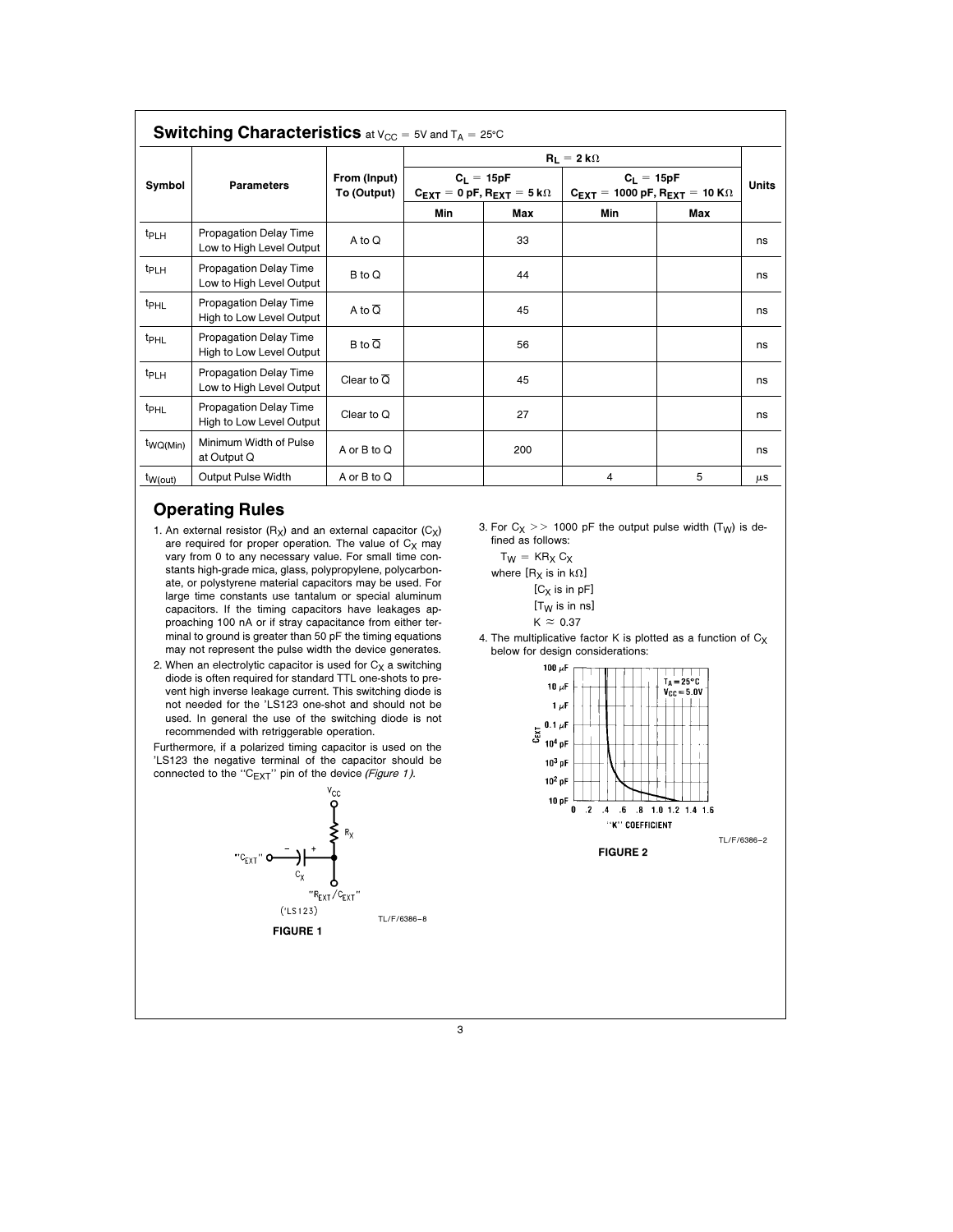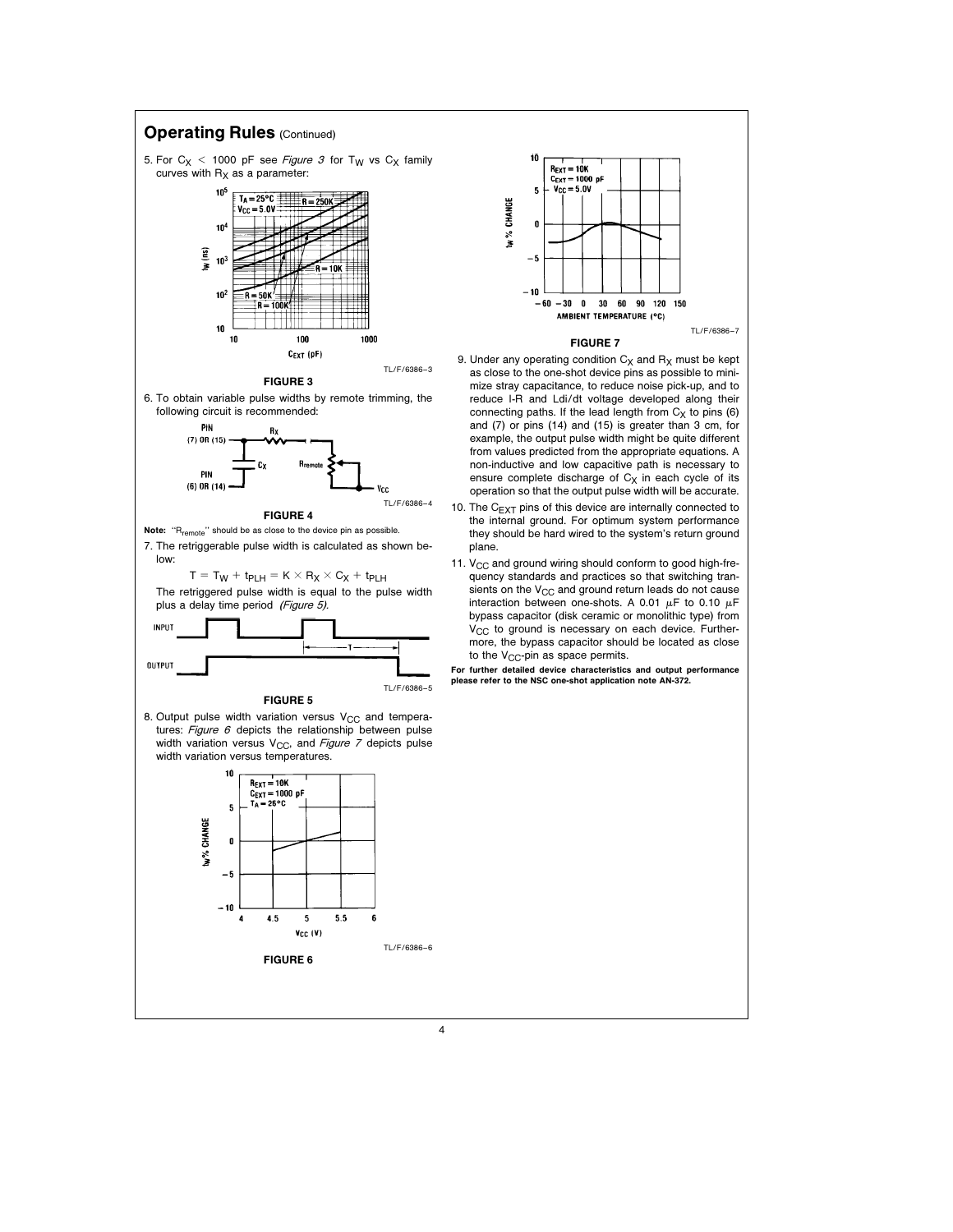